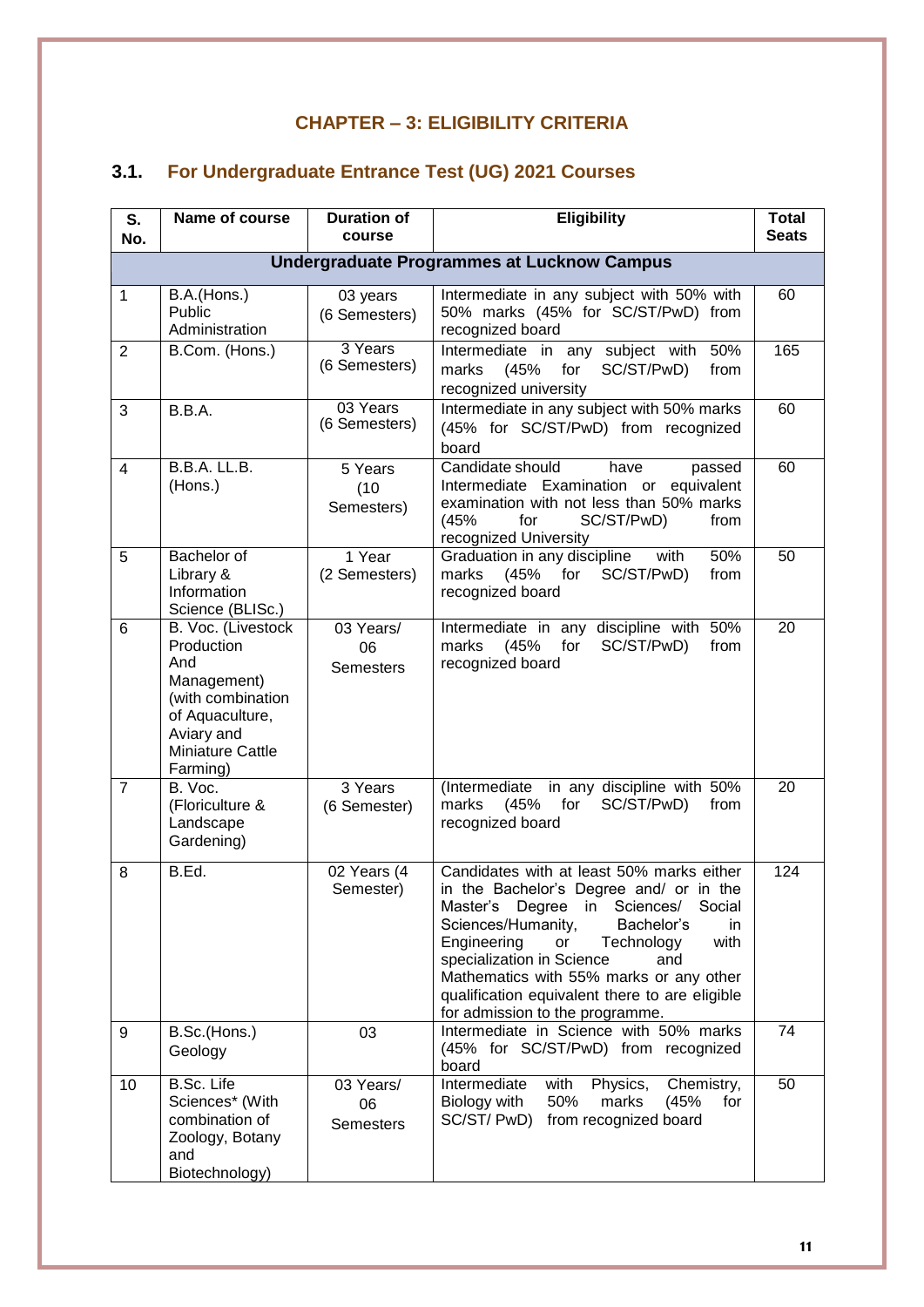| S.<br>No.                                 | Name of course                                                                  | <b>Duration of</b><br>course           | <b>Eligibility</b>                                                                                                                                                                                                                                          | <b>Total</b><br><b>Seats</b> |  |  |  |
|-------------------------------------------|---------------------------------------------------------------------------------|----------------------------------------|-------------------------------------------------------------------------------------------------------------------------------------------------------------------------------------------------------------------------------------------------------------|------------------------------|--|--|--|
| 11                                        | <b>B.Tech (Civil</b><br>Engineering)                                            | 4 Years<br>(8)<br>Semesters)           | Intermediate in any subject with 50% with<br>50% marks (45% for SC/ST/PwD) from<br>recognized board                                                                                                                                                         | 30                           |  |  |  |
| 12                                        | <b>B.Tech</b><br>(Computer<br>Engineering)                                      | 4 Years<br>(8)<br>Semesters)           | Intermediate in any subject with 50% with<br>50% marks (45% for SC/ST/PwD) from<br>recognized board                                                                                                                                                         | 30                           |  |  |  |
| 13                                        | <b>B.Tech (Electrical</b><br>Engineering)                                       | 4 Years<br>(8<br>Semesters)            | Intermediate in any subject with 50% with<br>50% marks (45% for SC/ST/PwD) from<br>recognized board                                                                                                                                                         | 30                           |  |  |  |
| 14                                        | <b>B.Tech</b><br>(Electronics and<br>Communication<br>Engineering)              | 4 Years<br>(8)<br>Semesters)           | Intermediate in any subject with 50% with<br>50% marks (45% for SC/ST/PwD) from<br>recognized board                                                                                                                                                         | 30                           |  |  |  |
| 15                                        | <b>B.Tech</b><br>(Mechanical and<br>Automobile<br>Engineering)                  | 4 Years<br>(8)<br>Semesters)           | Intermediate in any subject with 50% with<br>50% marks (45% for SC/ST/PwD) from<br>recognized board                                                                                                                                                         | 30                           |  |  |  |
| 16                                        | B. Tech.* (Civil<br>Engineering)<br>(Lateral Entry)                             | 03 Years<br>(Admitted to<br>the second | 1. Passed Diploma examination with at<br>least 45% marks (40% marks in case of<br>candidates belonging to reserved category)<br>in ANY<br>branch of Engineering<br>and                                                                                      | $\overline{4}$               |  |  |  |
| 17                                        | B. Tech.*<br>(Computer<br>Engineering)<br>(Lateral Entry)                       | year)                                  | Technology.<br>2. Passed B.Sc. Degree from a recognized<br>University as defined by UGC, with at least<br>45% marks (40% marks in case of                                                                                                                   | 4                            |  |  |  |
| 18                                        | B. Tech.*<br>(Electrical<br>Engineering)<br>(Lateral Entry)                     |                                        | candidates belonging to reserved category)<br>passed<br>$10+2$<br>examination<br>and<br>with<br>Mathematics as a subject. Provided that<br>the students belonging to B.Sc. Stream,                                                                          | 4                            |  |  |  |
| 19                                        | B. Tech.*<br>(Electronics &<br>Communication<br>Engineering)<br>(Lateral Entry) |                                        | clear<br>the<br>subjects<br>Engineering<br>shall<br>Engineering<br>Drawing<br>Graphics/<br>and<br>Engineering Mechanics of the First Year<br>Engineering Programme along with the<br>Second year subjects.                                                  | $\overline{4}$               |  |  |  |
| 20                                        | B. Tech.*<br>(Mechanical &<br>Automobile<br>Engineering)<br>(Lateral Entry)     |                                        | 3. Provided that the students belonging to<br>B.Sc. Stream shall be considered only after<br>filling the supernumerary seats in this<br>category with students belonging to the<br>Diploma stream. 4. Passed D.Voc. Stream<br>in the same or allied sector. | $\overline{4}$               |  |  |  |
|                                           | <b>Five Years Integrated Program</b>                                            |                                        |                                                                                                                                                                                                                                                             |                              |  |  |  |
| 1                                         | B.Sc.-M.Sc.<br>Integrated (Basic<br>Science)                                    | 3 Years+<br>2 Years (10<br>Semester)   | Intermediate in PCM/PCB with with<br>50%<br>SC/ST/PWD)<br>marks<br>(45%<br>for<br>from<br>recognized Board                                                                                                                                                  | 72                           |  |  |  |
| Undergraduate Programmes at Amethi Centre |                                                                                 |                                        |                                                                                                                                                                                                                                                             |                              |  |  |  |
| 1                                         | B.A. (History,<br>Political Science,<br>Public<br>Administration,<br>English,   | 03 Years<br>(06 Semester)              | Intermediate in any subject with 50%<br>marks (45% for SC/ST/PwD) from<br>recognized Board.                                                                                                                                                                 | 74                           |  |  |  |